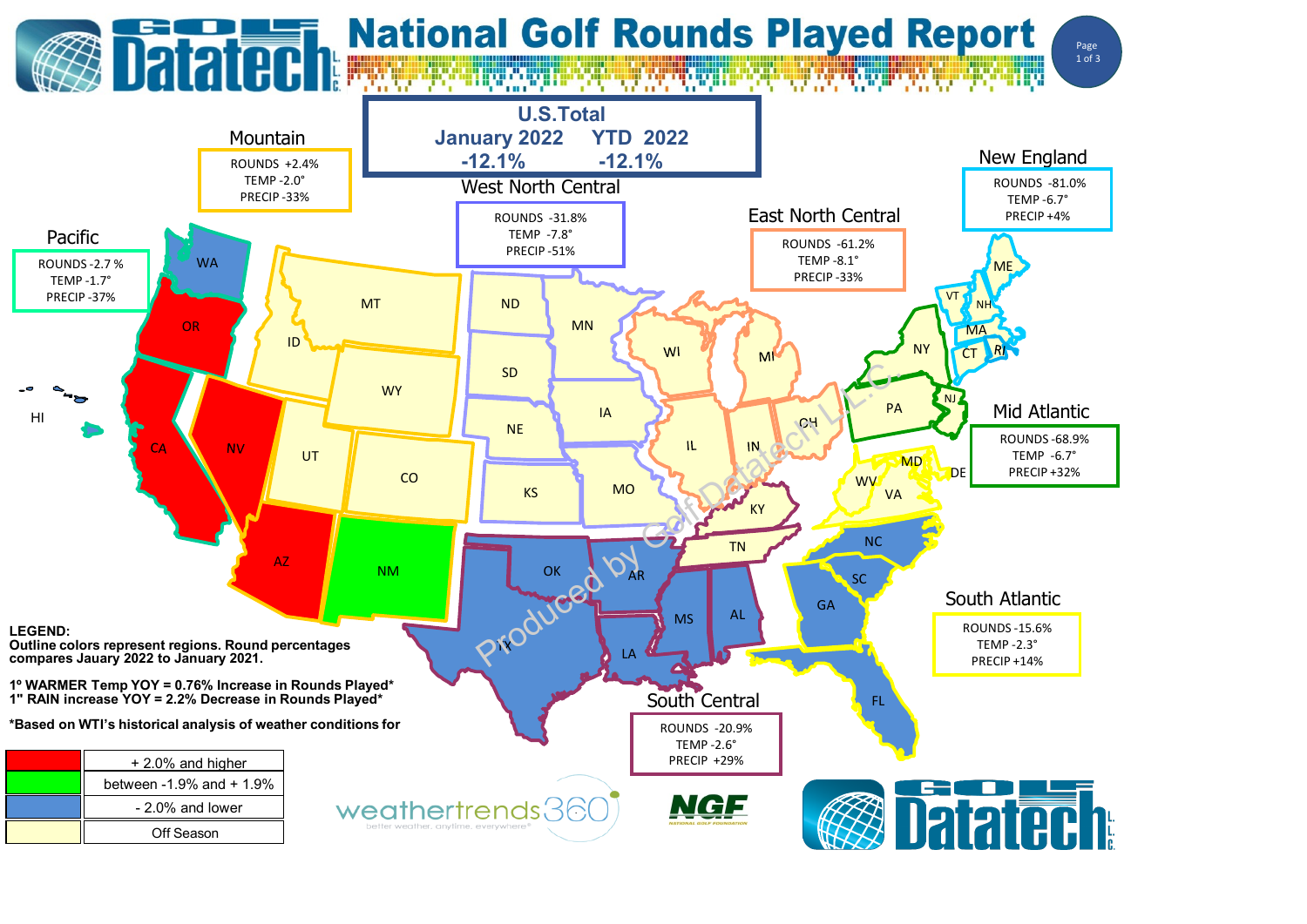## **National Golf Rounds Played Report**

Page  $2$  of 3

**January 2022**

|                           | JAN.     | <b>YTD</b> |                                     |          |                     |                       | JAN.      | <b>YTD</b> |
|---------------------------|----------|------------|-------------------------------------|----------|---------------------|-----------------------|-----------|------------|
| <b>PACIFIC</b>            | $-2.7%$  | $-2.7%$    |                                     |          |                     | <b>SOUTH ATLANTIC</b> | $-15.6%$  | $-15.6%$   |
| CA                        | 2.0%     | 2.0%       |                                     | JAN.     | <b>YTD</b>          | DE, DC, MD            | $-78.1%$  | $-78.1%$   |
| Los Angeles               | $-18.8%$ | $-18.8%$   | <b>UNITED STATES</b>                | $-12.1%$ | $-12.1%$            | Washington/Baltimore  | $-79.7%$  | $-79.7%$   |
| <b>Orange County</b>      | 1.5%     | 1.5%       | <b>Public Access</b>                | $-11.9%$ | $-11.9%$            | <b>FL</b>             | $-4.4%$   | $-4.4%$    |
| Palm Springs              | 51.1%    | 51.1%      | <b>Private</b>                      | $-12.7%$ | $-12.7%$            | Jacksonville          | $-10.1%$  | $-10.1%$   |
| Sacramento                | 4.7%     | 4.7%       |                                     |          |                     | Orlando               | $-10.1%$  | $-10.1%$   |
| San Diego                 | $-10.4%$ | $-10.4%$   | <b>EAST NORTH CENTRAL</b>           | $-61.2%$ | $-61.2%$            | Tampa                 | $-14.9%$  | $-14.9%$   |
| San Francisco/Oakland     | $-6.6%$  | $-6.6%$    | IL                                  | $-41.8%$ | $-41.8%$            | Palm Beach            | 2.7%      | 2.7%       |
| H <sub>l</sub>            | $-15.9%$ | $-15.9%$   | Chicago                             | $-64.8%$ | $-64.8%$            | Naples/Ft Myers       | $-3.6%$   | $-3.6%$    |
| <b>OR</b>                 | 3.1%     | 3.1%       | IN                                  | $-49.4%$ | $-49.4%$            | Miami/Ft.Lauderdale   | 22.1%     | 22.1%      |
| Portland                  | $-14.8%$ | $-14.8%$   | MI                                  | $-84.2%$ | $-84.2%$            | GA                    | $-27.7%$  | $-27.7%$   |
| <b>WA</b>                 | $-31.1%$ | $-31.1%$   | Detroit                             | $-84.7%$ | $-84.7%$            | Atlanta               | $-30.0%$  | $-30.0%$   |
| Seattle                   | $-23.4%$ | $-23.4%$   | OH                                  | $-71.4%$ | $-71.4%$            | <b>NC</b>             | $-52.8%$  | $-52.8%$   |
|                           |          |            | Cincinnati                          | $-78.8%$ | $-78.8%$            | Greensboro/Raleigh    | $-55.8%$  | $-55.8%$   |
| <b>MOUNTAIN</b>           | 2.4%     | 2.4%       | Cleveland                           | $-63.0%$ | $-63.0%$            | SC                    | $-8.8%$   | $-8.8%$    |
| AZ                        | 15.7%    | 15.7%      | WI                                  | $\star$  |                     | Charleston            | $-8.6%$   | $-8.6%$    |
| Phoenix                   | 18.0%    | 18.0%      |                                     |          |                     | <b>Hilton Head</b>    | $-12.6%$  | $-12.6%$   |
| CO                        | $-81.7%$ | $-81.7%$   |                                     |          |                     | Myrtle Beach          | 15.0%     | 15.0%      |
| Denver                    | $-84.5%$ | $-84.5%$   | <b>SOUTH CENTRAL</b>                |          | $-20.9\% -20.9\%$   | VA, WV                | $-77.8%$  | $-77.8%$   |
| ID, WY, MT, UT            | $-53.9%$ | $-53.9%$   | <b>AL</b>                           |          | $-17.9\%$ $-17.9\%$ |                       |           |            |
| <b>NM</b>                 | 0.1%     | 0.1%       | AR, LA, MS                          | .10.5%   | $-10.5%$            | <b>MID ATLANTIC</b>   | $-68.9%$  | $-68.9%$   |
| <b>NV</b>                 | 4.3%     | 4.3%       | OK                                  | $-22.8%$ | $-22.8%$            | <b>NJ</b>             | $-72.5%$  | $-72.5%$   |
| Las Vegas                 | 6.5%     | 6.5%       | KY, TN                              | $-66.3%$ | $-66.3%$            | <b>NY</b>             | $-61.2%$  | $-61.2%$   |
|                           |          |            | <b>TX</b>                           | $-18.2%$ | $-18.2%$            | New York City         | $-78.3%$  | $-78.3%$   |
| <b>WEST NORTH CENTRAL</b> | $-31.8%$ | $-31.8%$   | Dallas/F <sup>'</sup> Worth         | $-13.8%$ | $-13.8%$            | PA                    | $-78.0%$  | $-78.0%$   |
| KS, NE                    | $-31.5%$ | $-31.5%$   | Houston                             | $-19.0%$ | -19.0%              | Philadelphia          | $-73.5%$  | $-73.5%$   |
| ND, SD                    | 40.0%    | 40.0%      | San Antonio                         |          | $-17.7\% -17.7\%$   | Pittsburgh            | $-77.6%$  | $-77.6%$   |
| <b>MN</b>                 | $-69.8%$ | $-69.8%$   |                                     |          |                     |                       |           |            |
| Minneapolis/St.Paul       | $\star$  | $\star$    |                                     |          |                     | <b>NEW ENGLAND</b>    | $-81.0\%$ | $-81.0%$   |
| IA, MO                    | $-33.2%$ | $-33.2%$   | *Not reporting results at this time |          |                     | CT, MA, RI            | $-81.0%$  | $-81.0%$   |
| <b>St Louis</b>           | -47.8%   | $-47.8%$   |                                     |          |                     | <b>Boston</b>         | -78.2%    | $-78.2%$   |
| <b>Kansas City</b>        | $-26.8%$ | $-26.8%$   |                                     |          |                     | ME, NH, VT            |           |            |
|                           |          |            |                                     |          |                     |                       |           |            |

The percentages represent the differences in number of rounds played comparing January 2022 to January 2021.

For more information contact Golf Datatech **golfroundsplayed@golf-datatech.com**